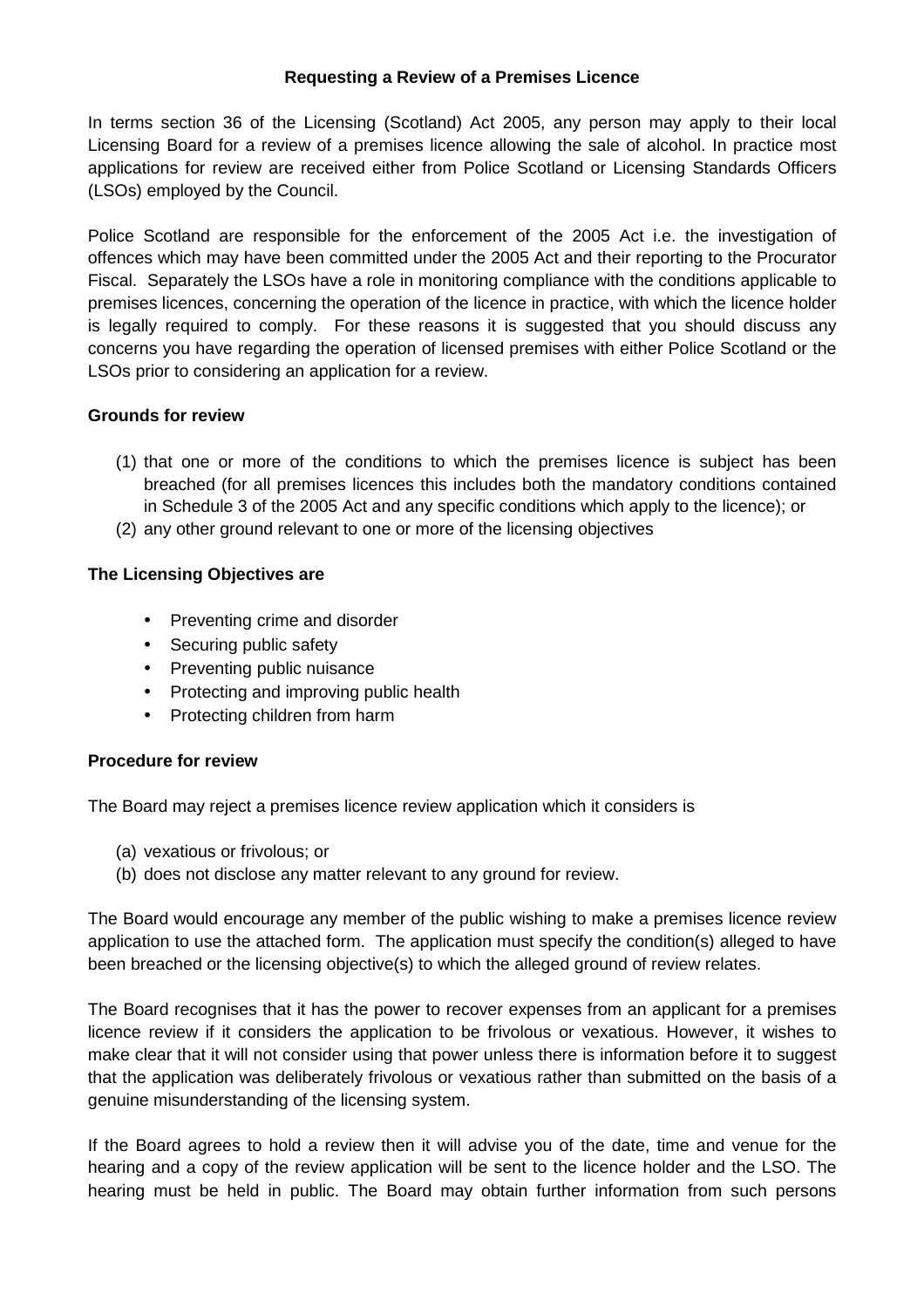(including Police, Fire, Environmental Health Noise Team etc), and in such manner, as the Board thinks fit.

At the review hearing you will be asked to address the Board in support of your request and the licence holder will be given an opportunity to respond. The Board will also consider a report from the LSO and any further information obtained from other advisers.

## **Possible action which can be taken if ground for review established**

If the Board is satisfied that a ground for review is established and it considers it necessary or appropriate for the purposes of any of the licensing objectives, it may:-

- (1) issue a written warning to the licence holder
- (2) make a variation of the licence which may apply for such period as the Board determine
- (3) suspend the licence for such period as the Board may determine
- (4) revoke the licence

There is more information regarding the review procedure in Section 14 of the Board's Statement of Licensing Policy which is available on the alcohol licensing pages of the Council's website.

## **Contact details for Licensing Team (including LSOs)**

Licensing Team Legal services West Lothian Council West Lothian Civic Centre Howden South Road **Livingston** West Lothian EH54 6FF

Team email address: licensingservices@westlothian.gov.uk

LSO email address: lso@westlothian.gov.uk

Telephone number: 01506 281632

Police Scotland can be contacted by calling 101.